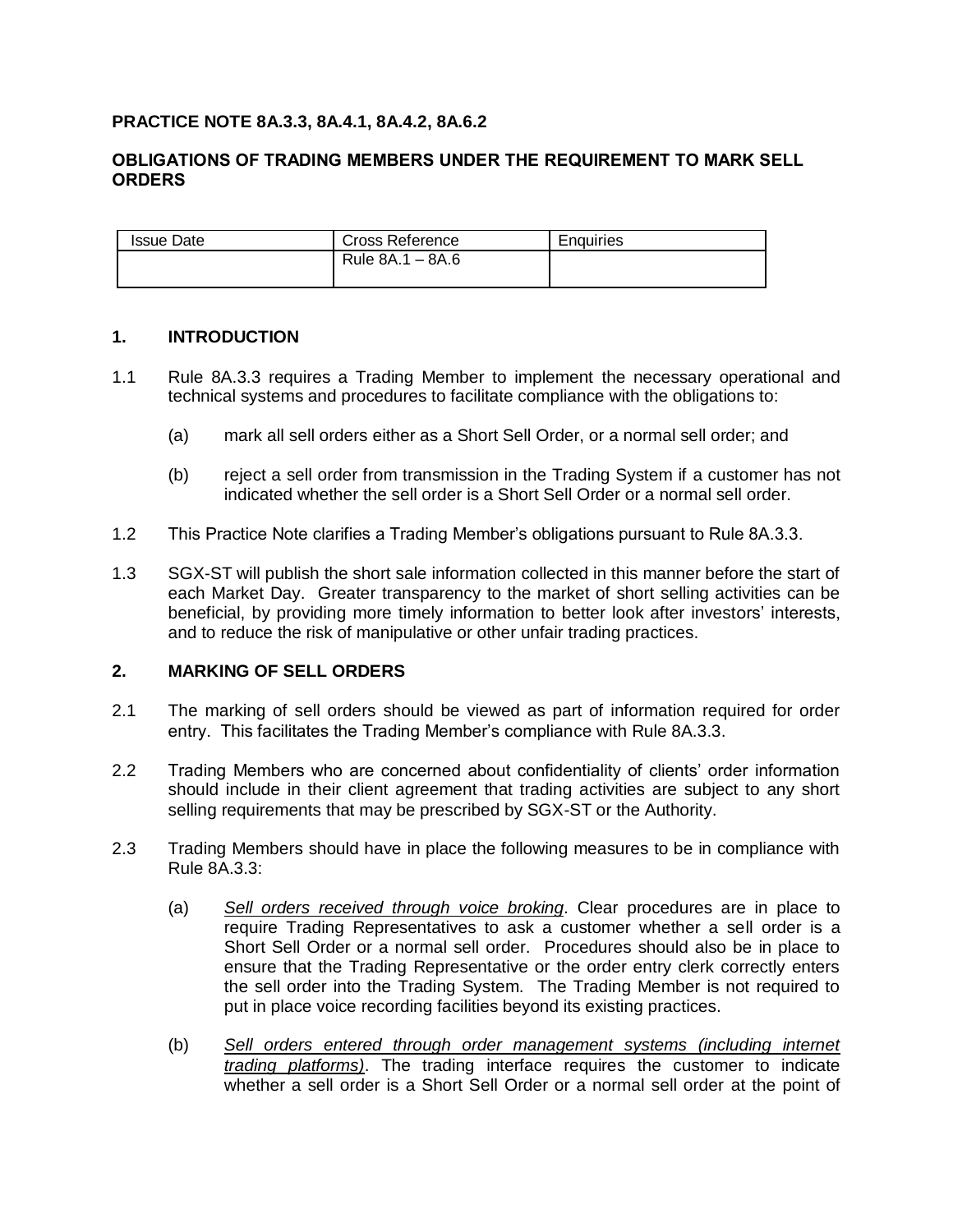order entry. The sell order cannot be transmitted to the Trading System if it is not marked either as a Short Sell Order or a normal sell order.

- (c) *Sell orders entered by customers with Sponsored Access.* A Trading Member must ensure that all customers with Sponsored Access to the Trading System ("Sponsored Customers") can fulfil the requirements of Rule 8A.3.3. A Trading Member must ensure that all Sponsored Customers have the necessary operational and technical systems and procedures in place:
	- (i) to enable sell orders to be marked as a Short Sell Order or a normal sell order at the point of order entry in the customer's order management system; and
	- (ii) to ensure that a sell order cannot be transmitted to the Trading System if it is not marked either as a Short Sell Order or a normal sell order.

When determining whether the obligation on Trading Members set out in this paragraph 2.3(c) has been fulfilled by Trading Members, a relevant consideration for SGX-ST is whether the requirements on Sponsored Customers have been set out in legally enforceable documents.

- (d) *Record keeping of orders*. A Trading Member's daily record of orders received from customers, maintained in accordance with Rule 13.9, should show whether a sell order is a Short Sell Order or a normal sell order.
- 2.4 The Trading Member is only required to request from its direct customer information on whether a sell order is a Short Sell Order or a normal sell order. In the case where the Trading Member operates an omnibus account on behalf of many investors, and the Trading Member has access to these investors (i.e. the investors are its direct customer) the Trading Member should request the required information from these investors.
- 2.5 It is the responsibility of the end-investor to ensure that the sell order is accurately marked. The Trading Member is not required to verify that the customer has marked his sell order correctly.

# **3. DEFINITION OF A SHORT SELL ORDER**

- 3.1 A Short Sell Order refers to any sell order where the seller does not own the security to be sold at the time of placing the order. Rule 8A.2.1 sets out the definition of ownership of a security. Some examples of ownership of a security are set out below:
	- (a) An investor purchases the security on T. He subsequently sells the same quantity of the security two days later. On  $T + 3$ , the security which he purchases is credited into his depository account maintained with CDP (the account that a retail investor holds with CDP is also known as a Global Securities Account) and he pays his broker promptly. The security is released into the 'Free' balance of his Global Securities Account. On  $T + 5$  when the security which he has sold on T + 2 falls due, the security is available to meet his sale settlement obligations.
	- (b) An investor may hold a long position in Extended Settlement Contract ("ESC") on Company A. The ESC on Company A expires on 31 May 2010 and he will receive the shares of 3 June 2010. If the investor sells shares of Company A on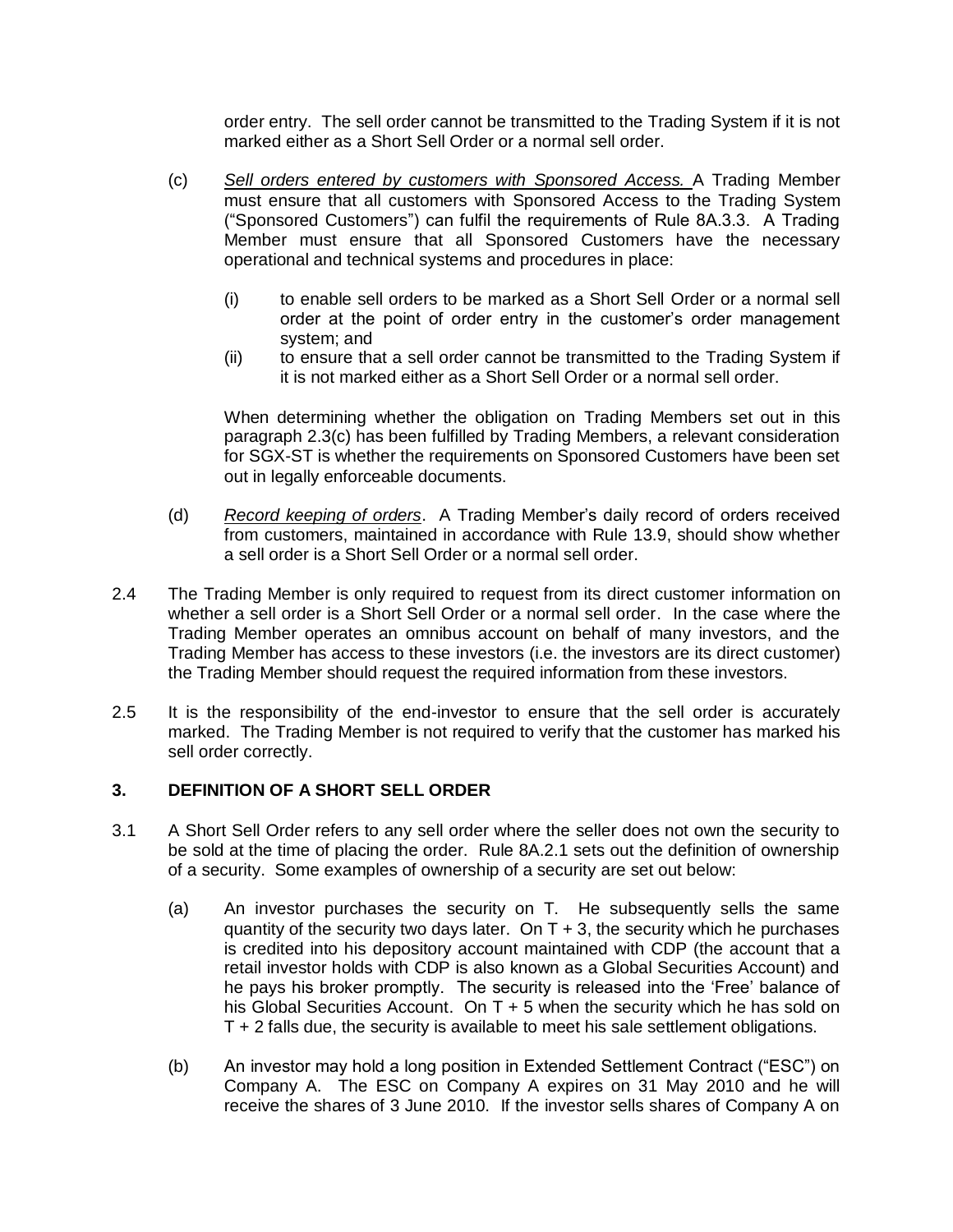1 June 2010, the shares from the long ESC are available to meet his sale settlement obligations on 4 June 2010.

(c) An investor sells shares of Company A on 21 June 2010. On the same day, he recalls the security and under the terms of the securities lending agreement, the borrower must return the security by 12 noon on 24 June 2010. Therefore, shares are available to meet his sale settlement obligations on 24 June 2010.

#### Compliance with Rule 8A.3.1 under specific circumstances

- 3.2 SGX-ST wishes to clarify the treatment of sell orders under the following scenarios:
	- (a) A seller holds his shares in trust with an overseas custodian. In the ordinary course of business, the shares would be available to CDP for settlement. An order to sell these shares is a normal sell order.
	- (b) A seller holds shares listed on an overseas exchange and held with an overseas custodian. An order to sell these shares on SGX-ST is a normal sell order if in the ordinary course of business, the shares would be available to CDP for settlement. In order for the shares to be available to CDP for settlement, the shares must be in the seller's depository account, or if he is settling through a depository agent, his depository agent's sub-account maintained with CDP. The seller would be required to instruct the overseas custodian to transfer the shares into the seller's depository account or his depository agent's sub-account maintained with CDP.
	- (c) A seller lends his shares but has a right of recall under the relevant securities borrowing and lending agreement. An order to sell these shares is a normal sell order if in the ordinary course of business where the seller recalls the shares, the shares would be available to CDP for settlement. The seller is not required to recall the shares prior to placing the order.
	- (d) A lender liquidates the shares which a borrower had placed with him as collateral, due to the default of a borrower. An order to sell these shares is a normal sell order.
	- (e) A seller borrows the amount of shares being sold prior to placing the sell order. The seller is not deemed to have ownership of the shares pursuant to Rule 8A.2.1 (a). Therefore, the sell order is a Short Sell Order.
	- (f) The seller should split partial short orders, where they do not own the full quantity of securities to be sold, into two separate orders. One order is for the portion he owns (i.e. normal sell order) and the other for the portion that he does not (i.e. Short Sell Order).
	- (g) A seller who has agreed to buy shares at the day's closing price or at a volumeweighted average pricing as part of his client facilitation activities and he does not have any reason to believe that the agreement would not be fulfilled. Before the price is confirmed, he sells the shares. The sell order is a normal sell order.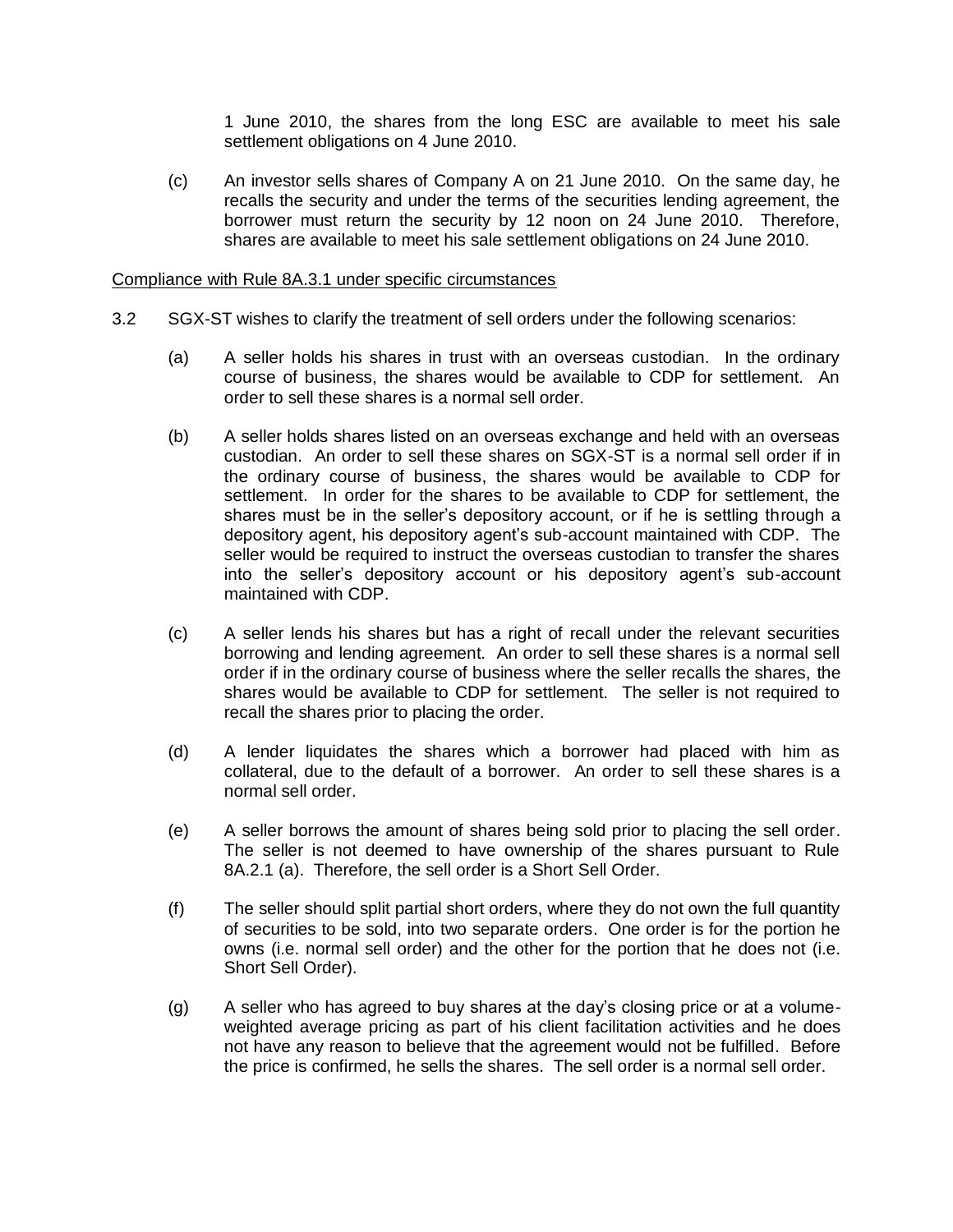- 3.3 The marking of sell orders should be based on what the investor knows about its positions at the time of order entry. An example is set out below:
	- (a) An investor holds 5,000 shares of Stock A. He puts in a sell order for 5,000 shares of Stock A. This is a normal sell order. He also puts in a buy order for 3,000 shares of Stock A.
	- (b) Subsequently he enters a sell order for 2,000 shares of Stock A. At the point where he enters the sell order, the buy order for 3,000 shares of Stock A has not been filled. The investor should mark this sell order as a Short Sell Order.
- 3.4 *Aggregation of trading units/books*. Where different trading units/books belong to the same legal entity, the following approaches can be adopted for the purposes of marking of sell orders:
	- (a) mark sell orders at the trading unit/book level;
	- (b) mark sell orders based on the aggregated positions of the trading units/books which the seller controls or has knowledge of; or
	- (c) mark sell orders based on the aggregated positions of the entire legal entity.

A fund management company trading for separate portfolios can adopt similar approaches.

#### **4. REPORTING OF ERRONEOUSLY MARKED SELL ORDERS**

- 4.1 A Trading Member can submit a report electronically to correct short sell information that was marked at order entry, in accordance with the requirements for submission established by SGX-ST.
- 4.2 The requirement to report erroneously marked Short Sell Orders only extends to erroneously marked Short Sell Orders which have been executed. If an erroneous Short Sell Order has not been executed, there is no requirement to make an error report.
- 4.3 For purposes of error reporting, the customer has to determine whether his Short Sell Order is accurate in light of the actual short sales volume executed and his actual shareholding. For example, a customer thought he does not own any shares of a counter, and entered an order to short sell 8000 shares. The customer later discovers that he actually owned 2000 shares of the counter.
	- (a) *In the case where the order was totally executed*. In this case, the customer has actually short sold only 6000 shares (8000 executed minus 2000 owned). He will have to report the erroneous Short Sell Order, stating the short sales volume executed (8000 shares) and the actual short sales volume (6000 shares).
	- (b) *In the case where the order was partially filled.* In this case, the order was only half filled (4000 shares executed). The customer has actually short sold only 2000 shares (4000 executed minus 2000 owned). He will have to report the erroneous Short Sell Order, stating the short sales volume executed (4000 shares) and the actual short sales volume (2000 shares).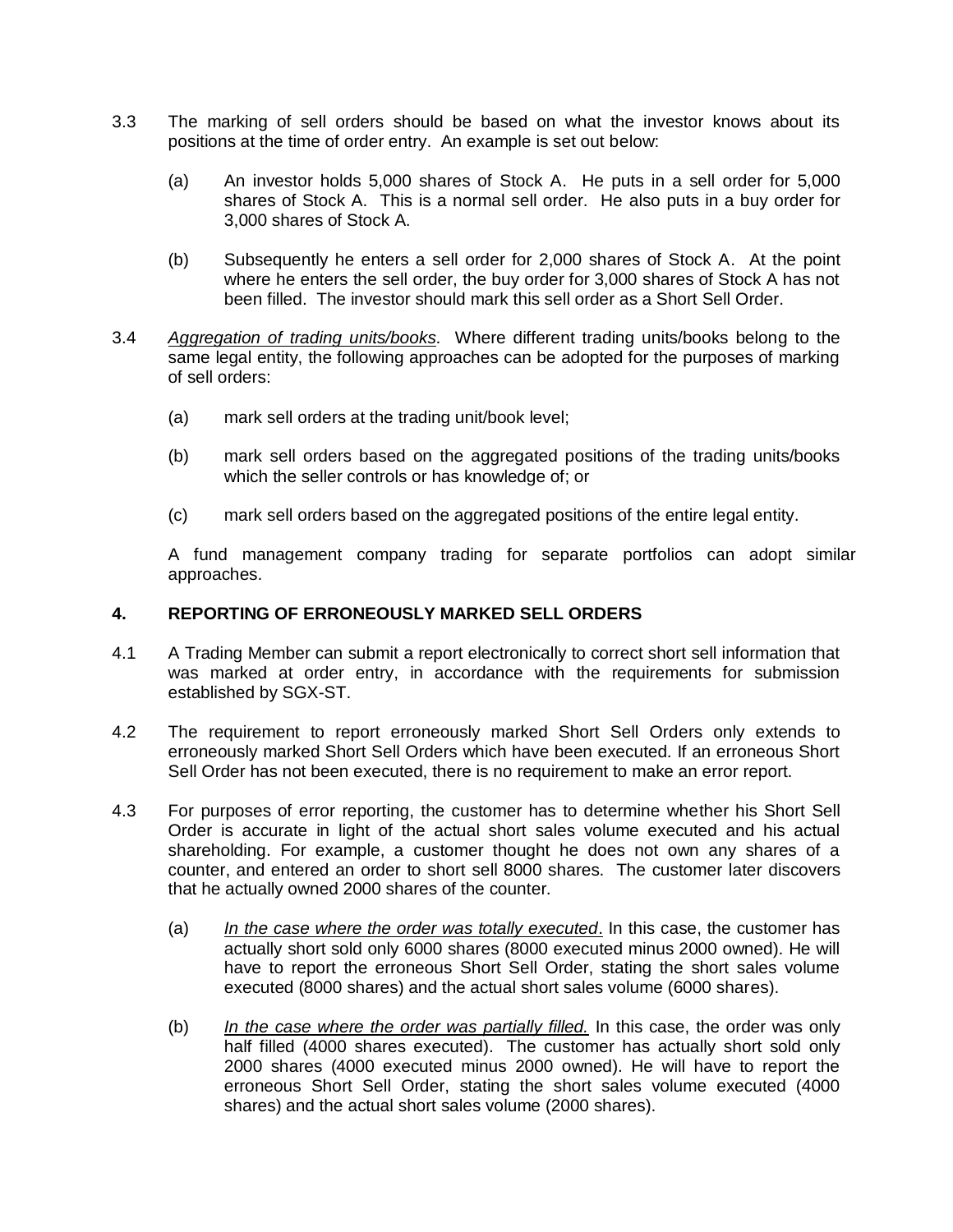- 4.4 SGX-ST relies on the submissions of the Trading Members to publish an updated weekly aggregate report. Therefore, Trading Members must ensure that the report:
	- (a) adheres to the requirements for submission established by SGX-ST; and
	- (b) is complete and accurate.
- 4.5 A Trading Member is to ensure that the requisite fields in the report are completed in the correct format and the information communicated by their customers is accurately conveyed in the report. Reports which are not in the correct format, named incorrectly or which the securities name and code are not correctly entered will not be processed.
- 4.6 SGX-ST may request for records of corrections to short sell information at the individual order level from Trading Members. Trading Members should retain this information in accordance with Rule 12.1.1.
- 4.7 The report can be submitted from the start of the trading day following the date of the sale to 5:45 p.m. on that day.
- 4.8 A Trading Member may wish to take note of the following matters on the submission of the report:
	- (a) A Trading Member should submit a single report for all securities that have been misreported. If the Trading Member wishes to update its report for the same Market Day, it should submit a revised report with the same file name before the deadline set out in paragraph 4.5.
	- (b) The transmission of the report will be via a designated Secured File Transfer Protocol ("SFTP") folder. Trading Members who do not have access to the designated SFTP folder should contact SGX-ST to apply for the requisite access.
	- (c) In the event that the SFTP is unavailable, SGX would extend the submission period. Trading Members will be informed of the extended submission period by way of circular.

# **5. EXEMPTION FROM MARKING OF SELL ORDERS**

- 5.1 SGX-ST has the discretion to exempt from the requirement to mark sell orders in respect of:
	- (a) specific securities; and
	- (b) class of market participants.
- 5.2 Presently, market makers are not required to mark sell orders of securities which they are obligated to make a market in, as they may submit sell orders, where they do not own the security to be sold, as part of their market making function. The inclusion of these orders by market makers would distort the short sales information published by SGX, and make it more difficult for them to fulfil their market making functions.